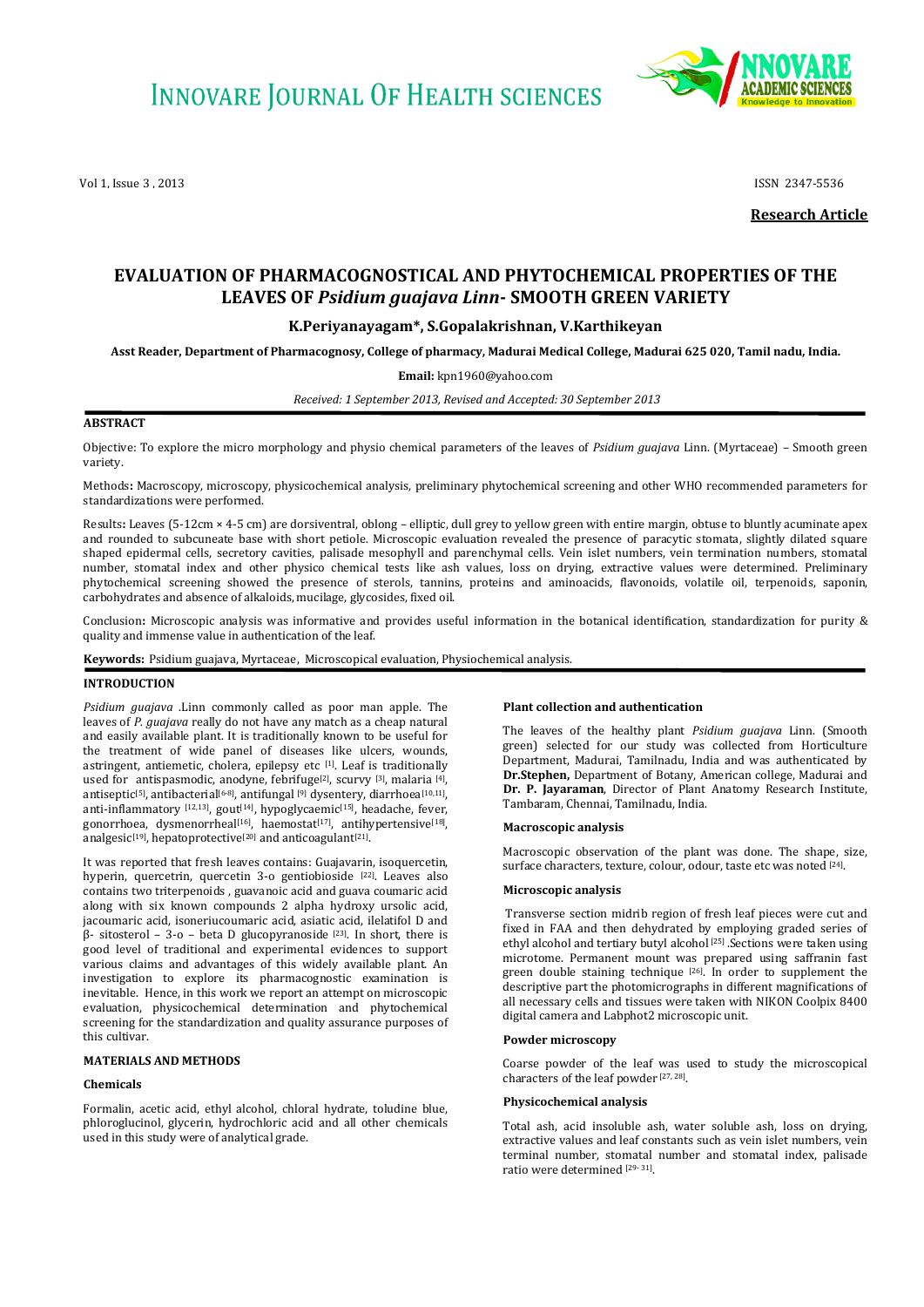### **Preliminary phytochemical screening**

Preliminary phytochemical screening was carried out to find out the presence of various phytoconstituents using standard procedure [32, 33] .

### **RESULTS**

### **Macroscopy**

*Psidium guajava* is a large dicotyledonous- shrub or small evergreen tree, generally 3-10m high with many branches and crooked stems (Fig 1). Leaves (5-12cm  $\times$  4-5cm) are opposite, simple, stipules absent, oblong – elliptic, dull grey to yellow green with entire margin, obtuse to bluntly acuminate apex and rounded to subcuneate base with short petiole (Fig 2). Flowers



**Figure 1: Habit of** *P.guajava* **L**



**Figure 2: Dorsal and ventral view of the leaves of** *P.guajava***- (SMOOTH GREEN)** 



**Figure 3: T.S through MIDRIB of** *P.guajava* **L. leaves (SMOOTH GREEN)**



**Figure 4: T.S through MIDRIB of** *P.guajava* **L. leaves – A portion enlarged- (SMOOTH GREEN)**



**Figure 5: T.S of LAMINA (SMOOTH GREEN)**

are white, borne singly or in small clusters, 2-3 cm wide, with 4 or 5 white petals which are quickly shed, and a prominent tuft of perhaps 250 white Stamens. Fruit is small, 3 to 6 cm long, pear-shaped, reddish-yellow when ripe.

#### **Microscopy of the leaf**

Transverse section (T.S) of the leaves through the midrib showed the following tissue systems.

Shape: Leaves are dorsiventral with prominent midrib, 1.1mm thick, shallow wide, concave adaxial side with spreading lamina and semicircular abaxial side with more or less even outline (Fig 3).

Vascular bundle**:** Vascular strand is broad and arc shaped, 1mm wide, 200µm thick. Xylem elements are thin walled and 20µm wide. Phloem zone is narrow and occurs opposite to metaxylem element (Fig 4).

Lateral vein**:** The vascular strand of lateral vein is vertically elongated and collateral with parenchymatous small bundle caps.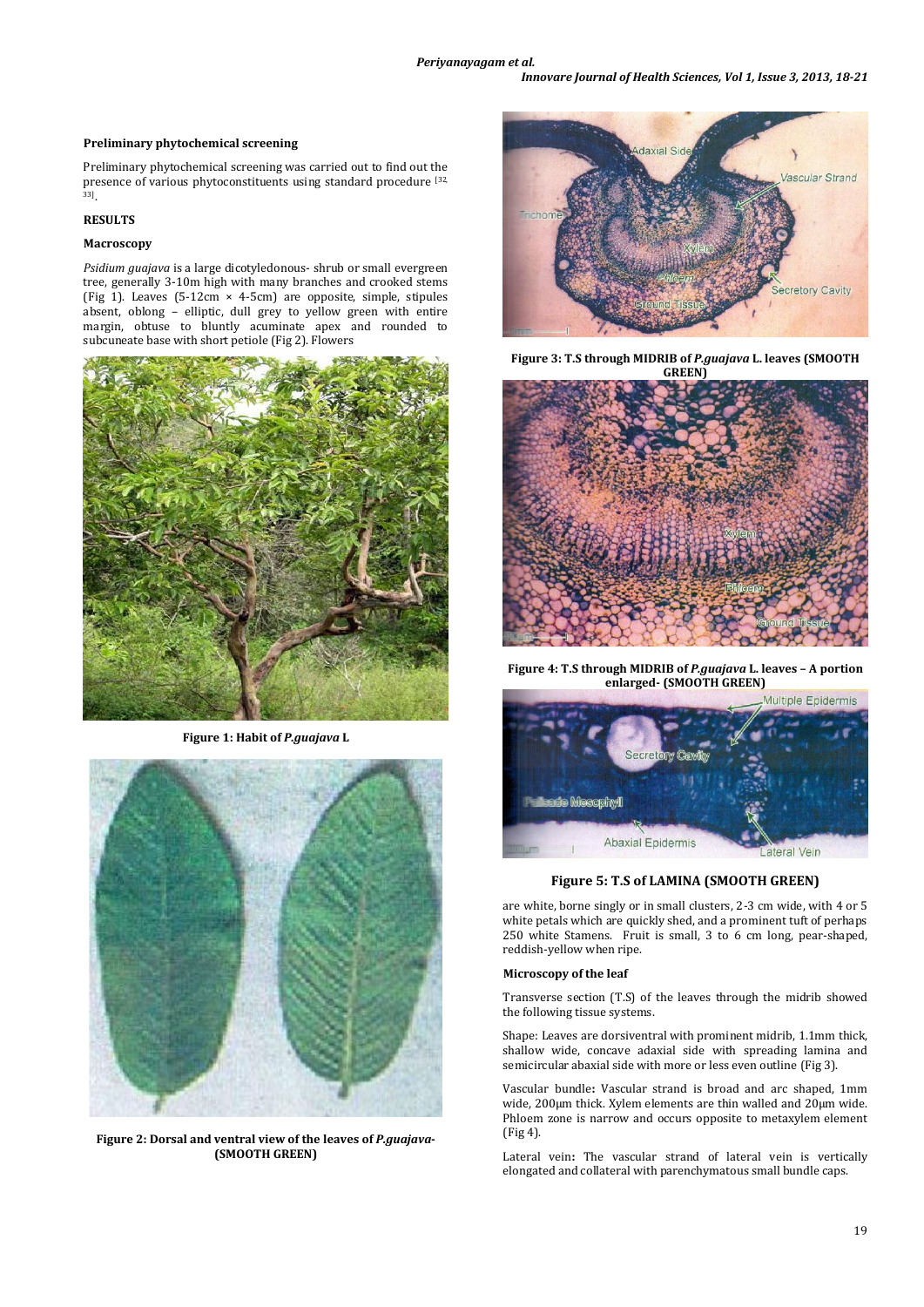Mesophyll**:** Short compact two layers of palisade cells (50µm in height). Short three layer of palisade like spongy parenchyma.

Ground tissue**:** Parenchymatous, thin walled circular and compact, wide circular secretory cavities are frequently seen in the periphery.

Epidermis: Smooth and even in the raised lower side of the lateral vein. The adaxial epidermis is narrow with thinwalled elongated cells. Three layers of subepidermal cell which are slightly dilated and square shaped (Fig 5).

Powder microscopy: The analysis of the dried powder of the leaf showed paracytic stomata, secretory cavities, xylem and phloem cells, fibres, slightly dilated square shaped epidermal cells, parenchymal cells and fragment of palisade mesophyll (Fig 6).

# **Physicochemical analysis**

Physicochemical parameters were found as follows: total ash 11.11%w/w, acid insoluble ash 1.51, water soluble ash 2.81%w/w, ethanol soluble extractive value 18.42%w/w, water soluble extractive value 20.16%w/w, petroleum ether soluble extractive 2.65%, benzene soluble extractive 4.4%w/w, ethyl acetate soluble extractive 5.66%w/w, chloroform soluble extractive 5.3%w/w, loss on drying 10%w/w and foreign organic matter was nil. Leaf constants were as follows vein islet number 3.3, vein termination number 4.3, stomatal number (lower epidermis) 49.7, stomatal number (upper epidermis) 35.1, stomatal index (lower epidermis) 19.1, stomatal index (upper epidermis) 20.3.

## **Preliminary phytochemical screening**

Preliminary phytochemical screening showed the presence of flavonoids, terpenoids, sterols, tannin, volatile oil, saponins, proteins and amino acids, carbohydrates, reducing sugars, and absence of alkaloids, cyanogenetic glycosides, anthroquinone glycosides, cardiac glycosides, mucilage and fixed oil.

## **DISCUSSION**

Sensory evaluation plays a key role in determining the suitability or denunciation of a crude drug. Organoleptic testing of a crude drug is mainly for qualitative evaluation based on the observation of morphological and sensory profile. In this report, various morphological, microscopical, physicochemical standards have been developed. Hence we have undertaken this study to serve as a tool for developing standards for identification, quality and purity of

# *P.guajava* leaves.

Adulteration and misidentification of crude drugs can cause serious health problems to consumers and legal problems for the pharmaceutical industries. It can be conducted via a variety of techniques, namely macro and microscopic identification and chemical analysis especially description of microscopic botanical aspects to determine definitively the proper species of plant material while it is still in its non extracted form. The observation of cellular level morphology or anatomy is a major aid for the authentication of drugs. These characters are especially important for identification of powdered drugs, because in these cases most of the morphological diagnostic features are lost [28] . Microscopic evaluation is one of the simplest and cheapest methods for the correct identification of the source of the materials [34]. The macroscopic and organoleptic characters of the leaf can serve as diagnostic parameters [35]. Microscopic evaluation showed thick, shallow wide, concave adaxial side with spreading lamina and semicircular abaxial side. Vascular strand is broad and arc shaped. Phloem zone is narrow and occurs opposite to metaxylem element. The vascular strand of lateral vein is vertically elongated and collateral with parenchymatous small bundle caps. Ground tissue - Parenchymatous, thin walled circular and compact, wide circular secretory cavities are frequently seen in the periphery. The ash values are particularly important to find out the presence or absence of foreign inorganic matter such as metallic salts and or silica (earthy matter) [36]. Acid insoluble ash provides information about non-physiological ash produced due do adherence of inorganic dirt, dust to the crude drug. Increased acid insoluble ash indicates adulteration due do dirt, sand (or) soil. The extractive values are

primarily useful for the determination of exhausted or adulterated drug and helpful in the detection of adulteration [37]. Phytochemical evaluation and molecular characterization of plants is an important task in medicinal botany and drug discovery [38]. Preliminary phytochemical screening showed the presence of sterols, flavonoids, terpenoids, saponins, volatile oil, protein and aminoacids, reducing sugars, carbohydrates, and absence of alkaloids, fixed oil, mucilage and glycosides. Dried powder of the leaf showed paracytic stomata, three layers of wide rectangular cells, secretory cavity, conical and flagellate trichome, parenchymal cells and fragment of palisade mesophyll.

## **CONCLUSION**

The study of Pharmacognostical features of *Psidium guajava* Linn. (Smooth green) had shown the standards which will be useful for the detection of its identity and authenticity. The other study viz. physical evaluation, preliminary phytochemical test add to its quality control and quality assurance for proper identification.

## **Conflict of interest statement**

We declare that we have no conflict of interest.

## **Acknowledgement**

The author thanking for all helping hands particularly<br>Dr.P.Iavaraman, Director of Plant Anatomy Research Dr.P.Jayaraman, Director of Plant Anatomy Research Institute,Tambaram, Chennai for microsopical studies.

# **REFERENCES**

- 1. Anonymous. *Wealth of India* Raw materials. Vol II. National Institute of Science Communication and Information Resources (NISCAIR), CSIR: New Delhi; 2005,293.
- 2. Warrier PK, [Nambiar](http://www.google.co.in/search?tbo=p&tbm=bks&q=inauthor:%22V.+P.+K.+Nambiar%22) VPK, [Ramankutty](http://www.google.co.in/search?tbo=p&tbm=bks&q=inauthor:%22C.+Ramankutty%22) C. Indian Medicinal Plants– a Compendium of 500 Species. Vol. IV. Arya Vaidya Sala, Orient Longman Limited: Kottakal; 1995, 371.
- 3. Nadkarni KM, Nadkarni AK. Indian Materia Medica. Vol. I. 3rd ed, Popular Prakasham: Mumbai; 1976, 1019.
- 4. Nundkumar N, Ojewole JA. Studies on the antiplasmodial properties of some South African medicinal plants used as antimalarial remedies in Zulu folk medicine. Methods Find Exp Clin Pharmacol 2002; 24(7):397-401.
- 5. Hernandez, Dolores F. Plants of the Philippines. 2nd ed. M&L Licudine Enterprises: Phillipines; 1980.
- 6. Gnan SO, Demello MT. Inhibition of Staphylococcus aureus by aqueous Goiaba extracts. J Ethno pharmacol 1999; 68:103-8.
- 7. Oliver-Bever, Bep. Medicinal Plants in tropical West Africa. Cambridge University Press: Cambridge; 1986.
- 8. Jaiarj P, Khoohaswan P, Wongkrajang Y, Peungvicha P, Suriyawong P, Saraya MLS. Anticough and antimicrobial activities of *Psidium guajava* Linn. leaf extract. J Ethno pharmacol 1999; 67(2): 203-12.
- 9. Dutta BK, Rahman I, Das TK. *In vitro* study on antifungal property of common fruit plants. Biomedicine 2000; 20(3): 187-89.
- 10. Lin J. Puckree T, Mvelase TP. Anti-diarrhoeal evaluation of some medicinal plants used by Zulu traditional healers. J Ethno pharmacol 2002; 79(1): 53-6.
- 11. Ticzon, Romeo. Ticzon Herbal Medicine Encyclopaedia. Ticzon Publishing: Philippines; 1997.
- 12. Muruganandan S, Srinivasan K, Tandan SK, Jawahar Lal, Chandra S, Raviprakash V. Anti-inflammatory and analgesic activities of some medicinal plants. Journal of Medicinal and Aromatic Plant Sciences 2001; 22/23: 56-8.